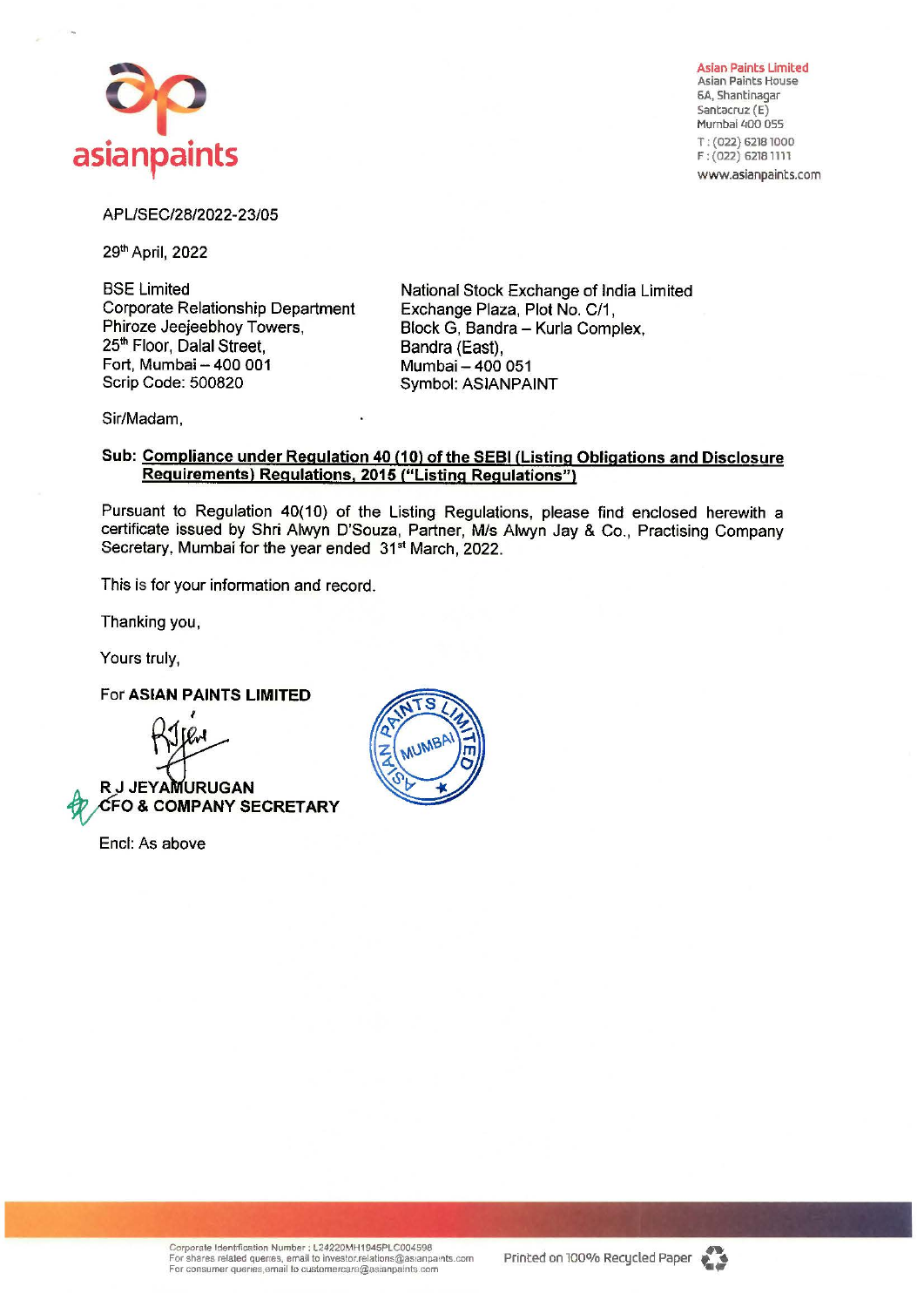# Alwyn Jay & Co. Company Secretaries

## [Firm Registration No: P2010MH021500] [Peer Review Certificate No.621/2019]

Annex-103, Dimple Arcade, Asha Nagar, Kandivali (East),Mumbai 400101. Branch Office: B-002, Gr. Floor, Shreepati-2, Royal Complex, Behind Olympia Tower, Mira Road (E), Thane-401107 ; Tel: 022-79629822 ; Mob: 09820465195; 09819334743 Email : [alwyn@alwynjay.com](mailto:alwyn@alwynjay.com) Website[:www.alwynjay.com](http://www.alwynjay.com/)

# CERTIFICATE UNDER REGULATION 40(9) OF SEBI (LISTING OBLIGATION AND DISCLOSURE REQUIREMENTS) REGULATIONS, 2015

# FOR THE YEAR ENDED 31<sup>st</sup> MARCH, 2022.

This is to certify that we have examined Share Transfer Deeds, Memorandum of Transfers, Registers, files and other documents relating to ASIAN PAINTS LIMITED (CIN: L24220MH1945PLC004598), having its Registered Office at 6A, Shanti Nagar, Santacruz (East), Mumbai – 400 055 made available to us by TSR Consultants Private Limited, having office at C-101, 1<sup>st</sup> Floor, 247 Park, Lal Bahadur Shastri Marg, Vikhroli (West), Mumbai – 400 083, the Registrar and Share Transfer Agent of the Company, for the purpose of issuing certificate under Regulation 40(9) of the Securities and Exchange Board of India (Listing Obligations And Disclosure Requirements) Regulations, 2015 ('Listing Regulations') and based on our examination as well as information and explanations furnished to us, which to the best of our knowledge and belief was necessary for the certification, we hereby certify that during the year ended on 31<sup>st</sup> March, 2022:

A. SEBI vide its Circular No. SEBI/HO/MIRSD/RTAMB/CIR/P/2020/166 dated  $7<sup>th</sup>$  September, 2020 had fixed 31 $<sup>st</sup>$  March, 2021 as the cut-off</sup> date for re-lodgement of transfer deeds. The shares re-lodged for transfer after the said date will be issued only in demat mode in the manner prescribed by SEBI from time to time. Hence, the Company was not required to deliver any share certificates relating to re-lodged transfer request during the period from 1 $^{\rm st}$  April, 2021 to 31 $^{\rm st}$  March, 2022.